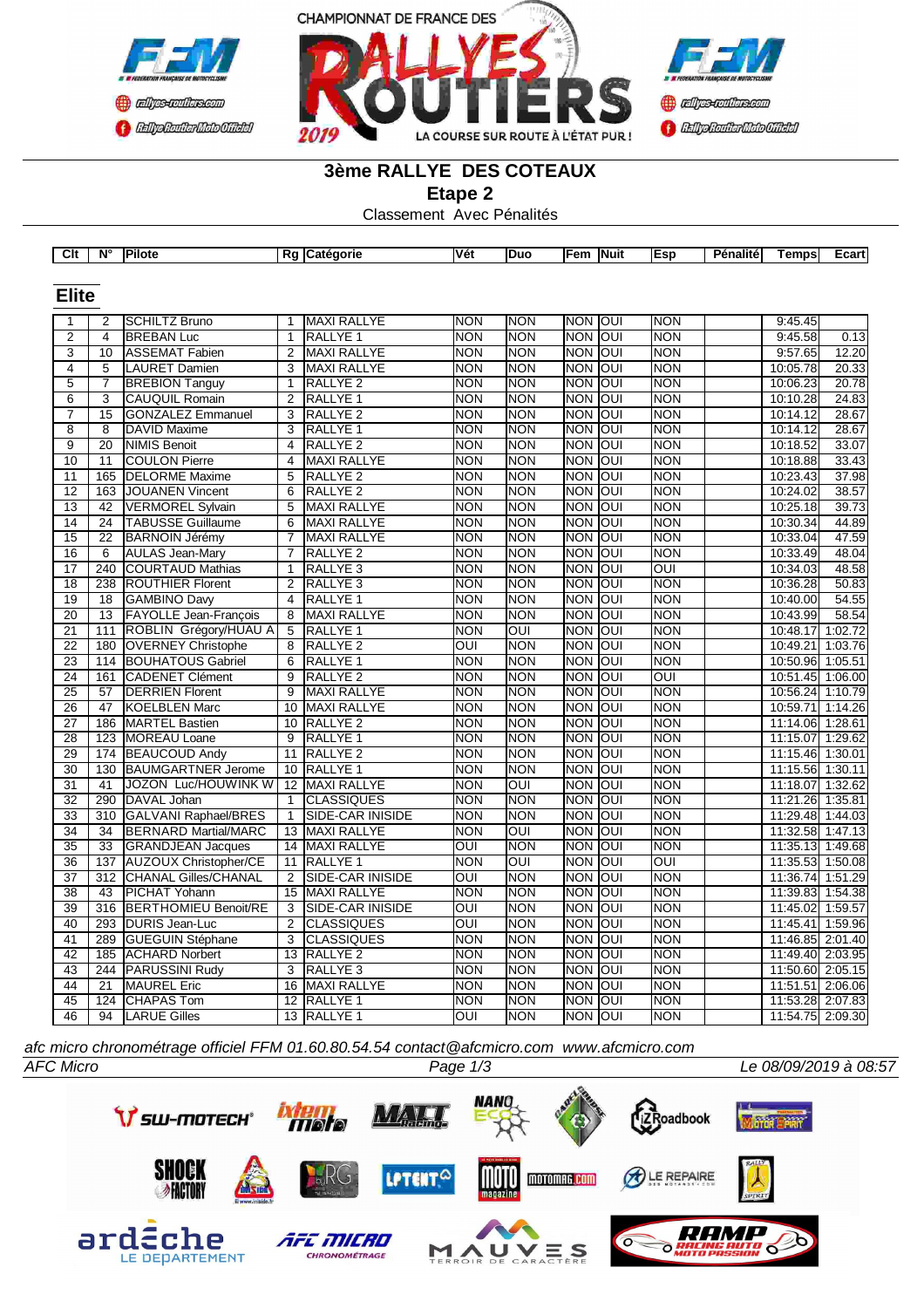



## 3ème RALLYE DES COTEAUX Etape 2

Classement Avec Pénalités

| $\overline{C}$ It | $\overline{\mathsf{N}^{\circ}}$ | Pilote                                        |                 | Rg Catégorie                    | Vét                      | Duo                      | Fem                  | Nuit | Esp                      | Pénalité | Temps                        | Ecart              |
|-------------------|---------------------------------|-----------------------------------------------|-----------------|---------------------------------|--------------------------|--------------------------|----------------------|------|--------------------------|----------|------------------------------|--------------------|
|                   |                                 |                                               |                 |                                 |                          |                          |                      |      |                          |          |                              |                    |
| <b>Elite</b>      |                                 |                                               |                 |                                 |                          |                          |                      |      |                          |          |                              |                    |
|                   |                                 |                                               |                 |                                 |                          |                          |                      |      |                          |          |                              |                    |
| 47<br>48          | 184                             | <b>RECOUR Hugo</b><br>RIBES Kévin/RIBES Julie | 4               | 14 RALLYE 2<br>SIDE-CAR INISIDE | <b>NON</b><br><b>NON</b> | <b>NON</b><br><b>NON</b> | NON OUI              |      | <b>NON</b><br><b>NON</b> |          | 11:55.72<br>11:55.77         | 2:10.27            |
| 49                | 313<br>105                      |                                               | 15              | RALLYE <sub>1</sub>             | $\overline{O}$           | <b>NON</b>               | Inon Ioui            |      | <b>NON</b>               |          |                              | 2:10.32<br>2:15.03 |
| $\overline{50}$   | $\overline{25}$                 | SIMONNET Hervé<br><b>BORGEAT Gerard/REAU</b>  | $\overline{18}$ | <b>MAXI RALLYE</b>              | $\overline{O}$           | OUI                      | NON JOUI<br>NON JOUI |      | <b>NON</b>               |          | 12:00.48<br>12:01.29 2:15.84 |                    |
| $\overline{51}$   | 182                             | <b>BRELY Michaël/TOCHE</b>                    | 15              | <b>RALLYE 2</b>                 | <b>NON</b>               | OUI                      | NON JOUI             |      | <b>NON</b>               |          | 12:01.39 2:15.94             |                    |
| 52                | 101                             | <b>BACCA Riccardo</b>                         | 16              | RALLYE <sub>1</sub>             | <b>NON</b>               | <b>NON</b>               | <b>NON</b>           | loui | <b>NON</b>               |          | 12:02.83 2:17.38             |                    |
| 53                | 235                             | <b>JARNAC Thomas</b>                          | $\overline{4}$  | RALLYE <sub>3</sub>             | <b>NON</b>               | <b>NON</b>               | NON JOUI             |      | OUI                      |          | 12:02.89 2:17.44             |                    |
| 54                | 99                              | <b>DEVILLARD Mathieu</b>                      | 17              | RALLYE <sub>1</sub>             | <b>NON</b>               | <b>NON</b>               | <b>NON</b>           | loui | <b>NON</b>               | 1:00.0   | 12:04.05                     | 2:18.60            |
| 55                | 331                             | MENERET Florian/DUBE                          | 5               | SIDE-CAR INISIDE                | <b>NON</b>               | <b>NON</b>               | <b>NON</b>           | loui | <b>NON</b>               |          | 12:05.45 2:20.00             |                    |
| 56                | 168                             | <b>STEPHAN Pierre</b>                         | 16              | RALLYE <sub>2</sub>             | <b>NON</b>               | <b>NON</b>               | <b>NON</b>           | loui | <b>NON</b>               |          | 12:05.64                     | 2:20.19            |
| 57                | 92                              | RADOJEWSKI Stéphane                           | 18              | RALLYE <sub>1</sub>             | <b>NON</b>               | <b>NON</b>               | <b>NON</b>           | loui | <b>NON</b>               |          | 12:08.19                     | 2:22.74            |
| 58                | 113                             | <b>GROSSE Johann</b>                          | 19              | RALLYE 1                        | <b>NON</b>               | <b>NON</b>               | <b>NON</b>           | loui | <b>NON</b>               |          | 12:11.19                     | 2:25.74            |
| 59                | 54                              | <b>DEBURCK Philippe</b>                       | 20              | <b>MAXI RALLYE</b>              | OUI                      | <b>NON</b>               | NON JOUI             |      | <b>NON</b>               |          | 12:14.22                     | 2:28.77            |
| 60                | 292                             | <b>FORTIN Eric</b>                            | $\overline{4}$  | <b>CLASSIQUES</b>               | $\overline{\text{OUI}}$  | <b>NON</b>               | NON OUI              |      | <b>NON</b>               |          | 12:16.58                     | 2:31.13            |
| $\overline{61}$   | 303                             | <b>CRESCENZO Sébastien</b>                    | $\overline{5}$  | <b>CLASSIQUES</b>               | <b>NON</b>               | <b>NON</b>               | <b>NON OUI</b>       |      | <b>NON</b>               |          | 12:25.54                     | 2:40.09            |
| 62                | 44                              | <b>BASELLO Florent/FORIL</b>                  | 21              | <b>MAXI RALLYE</b>              | <b>NON</b>               | $\overline{\text{OUI}}$  | <b>NON OUI</b>       |      | <b>NON</b>               |          | 12:28.64                     | 2:43.19            |
| $\overline{63}$   | $\overline{314}$                | <b>ALEXIS Brice/MOLTENIL</b>                  | 6               | SIDE-CAR INISIDE                | $\overline{NON}$         | <b>NON</b>               | <b>NON</b>           | loui | <b>NON</b>               |          | 12:33.05                     | 2:47.60            |
| 64                | 287                             | <b>SANTONI J.François</b>                     | 6               | <b>CLASSIQUES</b>               | <b>NON</b>               | <b>NON</b>               | NON OUI              |      | <b>NON</b>               |          | 12:33.66 2:48.21             |                    |
| 65                | 175                             | <b>CAILLOT Eric</b>                           | $\overline{17}$ | <b>RALLYE 2</b>                 | $\overline{\text{OUI}}$  | <b>NON</b>               | <b>NON</b>           | lon  | <b>NON</b>               |          | 12:34.09 2:48.64             |                    |
| 66                | 315                             | <b>LEPAGE Pauline/LEPAG</b>                   | 7               | SIDE-CAR INISIDE                | <b>NON</b>               | <b>NON</b>               | OUI                  | OUI  | <b>NON</b>               |          | 12:35.90                     | 2:50.45            |
| 67                | 317                             | <b>BACON Franck/CHOPAR</b>                    | $\overline{8}$  | SIDE-CAR INISIDE                | <b>NON</b>               | <b>NON</b>               | <b>NON</b>           | loui | <b>NON</b>               |          | 12:39.89 2:54.44             |                    |
| 68                | 162                             | DUPUIS-MAURIN Valéry                          | 18              | RALLYE <sub>2</sub>             | NON                      | <b>NON</b>               | OUI                  | loui | <b>NON</b>               |          | 12:41.92                     | 2:56.47            |
| 69                | 170                             | <b>GILLI Aurélien</b>                         | $\overline{20}$ | RALLYE <sub>2</sub>             | <b>NON</b>               | <b>NON</b>               | <b>NON</b>           | loui | $\overline{O}$ UI        |          | 12:44.08 2:58.63             |                    |
| 70                | 109                             | <b>FRANCOIS Nicolas</b>                       | 24              | RALLYE <sub>1</sub>             | <b>NON</b>               | <b>NON</b>               | <b>NON</b>           | loni | <b>NON</b>               |          | 12:45.11                     | 2:59.66            |
| $\overline{71}$   | 107                             | <b>MATHIEU Sylvain</b>                        | $\overline{25}$ | <b>RALLYE 1</b>                 | <b>NON</b>               | <b>NON</b>               | <b>NON</b>           | Toui | <b>NON</b>               |          | 12:50.93                     | 3:05.48            |
| $\overline{72}$   | 291                             | <b>THEILLAC Thierry</b>                       | $\overline{7}$  | <b>CLASSIQUES</b>               | OUI                      | <b>NON</b>               | <b>NON</b>           | loui | <b>NON</b>               |          | 12:52.91                     | 3:07.46            |
| $\overline{73}$   | 51                              | <b>PELAEZ Sylvain</b>                         | 23              | <b>MAXI RALLYE</b>              | <b>NON</b>               | <b>NON</b>               | <b>NON</b>           | loui | $\overline{\text{OUI}}$  |          | 12:56.77                     | 3:11.32            |
| 74                | 46                              | <b>DOSMAS Philippe/DOSM</b>                   | 24              | <b>MAXI RALLYE</b>              | OUI                      | OUI                      | NON JOUI             |      | <b>NON</b>               |          | 12:57.22                     | 3:11.77            |
| $\overline{75}$   | $\frac{246}{ }$                 | <b>DION Fabrice</b>                           | 5               | RALLYE <sub>3</sub>             | <b>NON</b>               | <b>NON</b>               | NON OUI              |      | <b>NON</b>               |          | 12:59.99                     | 3:14.54            |
| 76                | 160                             | <b>BOUSSELIN Philippe</b>                     | 22              | <b>RALLYE 2</b>                 | OUI                      | <b>NON</b>               | <b>NON OUI</b>       |      | <b>NON</b>               | 15.0     | 13:01.52                     | 3:16.07            |
| $\overline{77}$   | 97                              | <b>BRUN Eudes</b>                             | 28              | RALLYE 1                        | <b>NON</b>               | <b>NON</b>               | NON JOUI             |      | <b>NON</b>               | 1:07.5   | 13:03.73                     | 3:18.28            |
| 78                | 52                              | <b>BUISSON Luc</b>                            | 25              | <b>MAXI RALLYE</b>              | <b>NON</b>               | <b>NON</b>               | <b>NON</b>           | loui | $\overline{O}$           | 1:37.5   | 13:11.33                     | 3:25.88            |
| 79                | 318                             | <b>COUDERC Gilles/COUD</b>                    | 10              | <b>SIDE-CAR INISIDE</b>         | <b>NON</b>               | <b>NON</b>               | NON OUI              |      | <b>NON</b>               |          | 13:17.77                     | 3:32.32            |
| 80                | 321                             | <b>BLEUSEZ David/CAPDE</b>                    | 11              | <b>SIDE-CAR INISIDE</b>         | <b>NON</b>               | <b>NON</b>               | <b>NON OUI</b>       |      | <b>NON</b>               |          | 13:26.70                     | 3:41.25            |
| 81                | 37                              | <b>NOVET Thibaud</b>                          | 27              | <b>MAXI RALLYE</b>              | <b>NON</b>               | <b>NON</b>               | NON OUI              |      | <b>NON</b>               |          | 13:26.72                     | 3:41.27            |
| 82                | 55                              | <b>LAMOUR Marc</b>                            | 28              | MAXI RALLYE                     | <b>NON</b>               | <b>NON</b>               | <b>NON</b>           | loui | <b>NON</b>               |          | 13:29.69 3:44.24             |                    |
| 83                | 167                             | <b>MOLINET Denis</b>                          | 23              | RALLYE <sub>2</sub>             | OUI                      | <b>NON</b>               | NON OUI              |      | <b>NON</b>               |          | 13:40.53                     | 3:55.08            |
| 84                | 261                             | <b>COUDURIER Thierry</b>                      | $\mathbf{1}$    | <b>ANCIENNES</b>                | <b>NON</b>               | <b>NON</b>               | <b>NON</b>           | loui | <b>NON</b>               |          | 13:44.25                     | 3:58.80            |
| 85                | 311                             | <b>GUILHOT Frédéric/FANG</b>                  | 12              | SIDE-CAR INISIDE                | <b>NON</b>               | <b>NON</b>               | <b>NON</b>           | loui | <b>NON</b>               |          | 14:05.40                     | 4:19.95            |
| 86                | 31                              | <b>POTIER Guillaume</b>                       | 30              | <b>MAXI RALLYE</b>              | <b>NON</b>               | <b>NON</b>               | <b>NON</b>           | loui | <b>NON</b>               |          | 14:18.90                     | 4:33.45            |
| 87                | 173                             | <b>MESSEGHEM Christian</b>                    | 24              | <b>RALLYE 2</b>                 | OUI                      | <b>NON</b>               | <b>NON</b>           | Toui | <b>NON</b>               |          | 14:19.53                     | 4:34.08            |
| 88                | 296                             | <b>PIGEAT Richard</b>                         | 8               | <b>CLASSIQUES</b>               | $\overline{\text{OUI}}$  | <b>NON</b>               | <b>NON</b>           | JON  | <b>NON</b>               | 2:37.5   | 14:41.95                     | 4:56.50            |
| 89                | 251                             | <b>GERMANIQUE Pascal</b>                      | $\overline{6}$  | RALLYE <sub>3</sub>             | OUI                      | <b>NON</b>               | NON JOUI             |      | <b>NON</b>               |          | 15:09.96                     | 5:24.51            |
| $\overline{90}$   | 66                              | <b>LAGUT Sébastien</b>                        | $\overline{31}$ | <b>MAXI RALLYE</b>              | <b>NON</b>               | <b>NON</b>               | NON OUI              |      | <b>NON</b>               | 3:52.5   | 15:31.37                     | 5:45.92            |

*afc micro chronométrage officiel FFM 01.60.80.54.54 contact@afcmicro.com www.afcmicro.com*